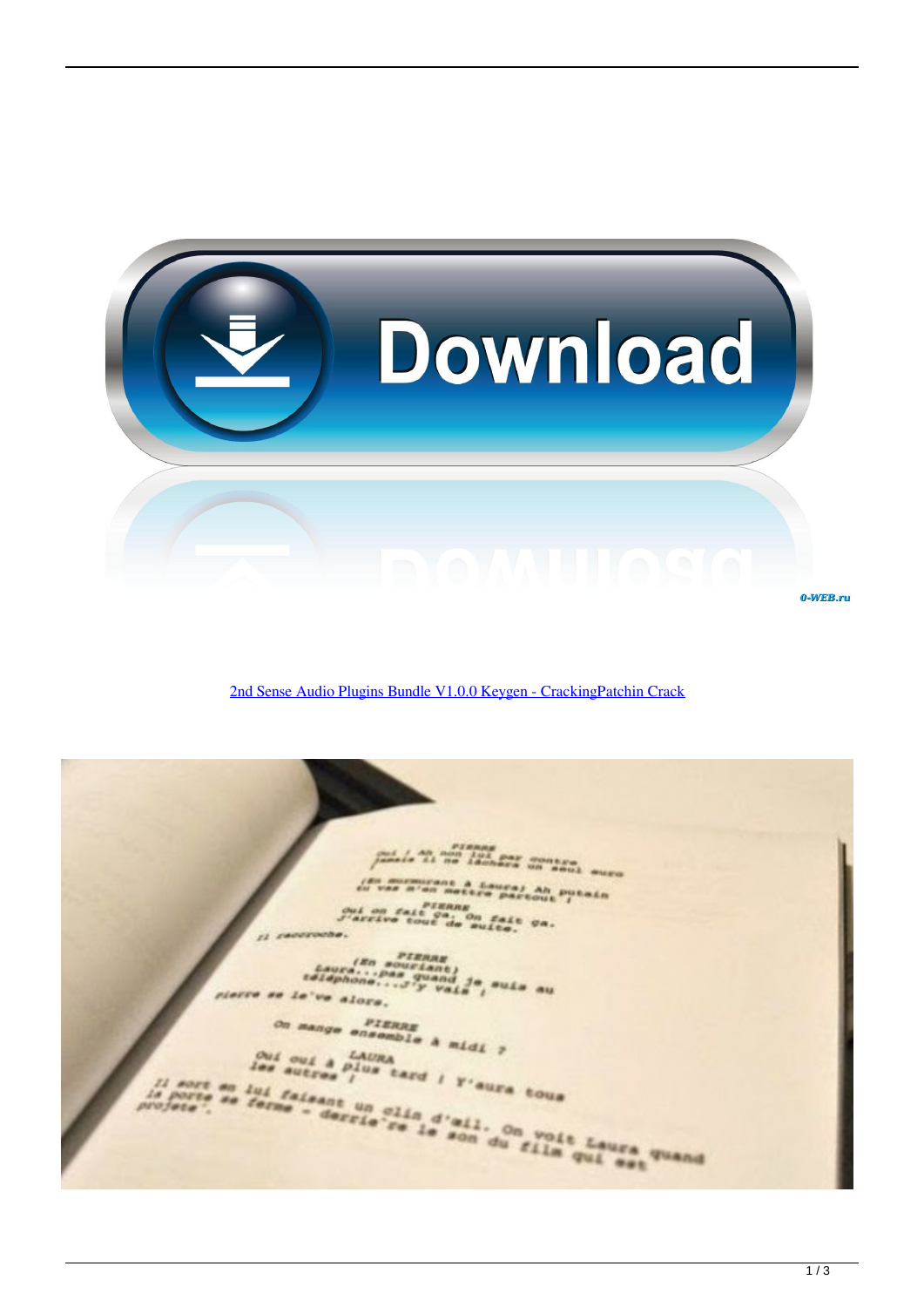[2nd Sense Audio Plugins Bundle V1.0.0 Keygen - CrackingPatchin Crack](https://blltly.com/1q9an1)



0-WEB.ru